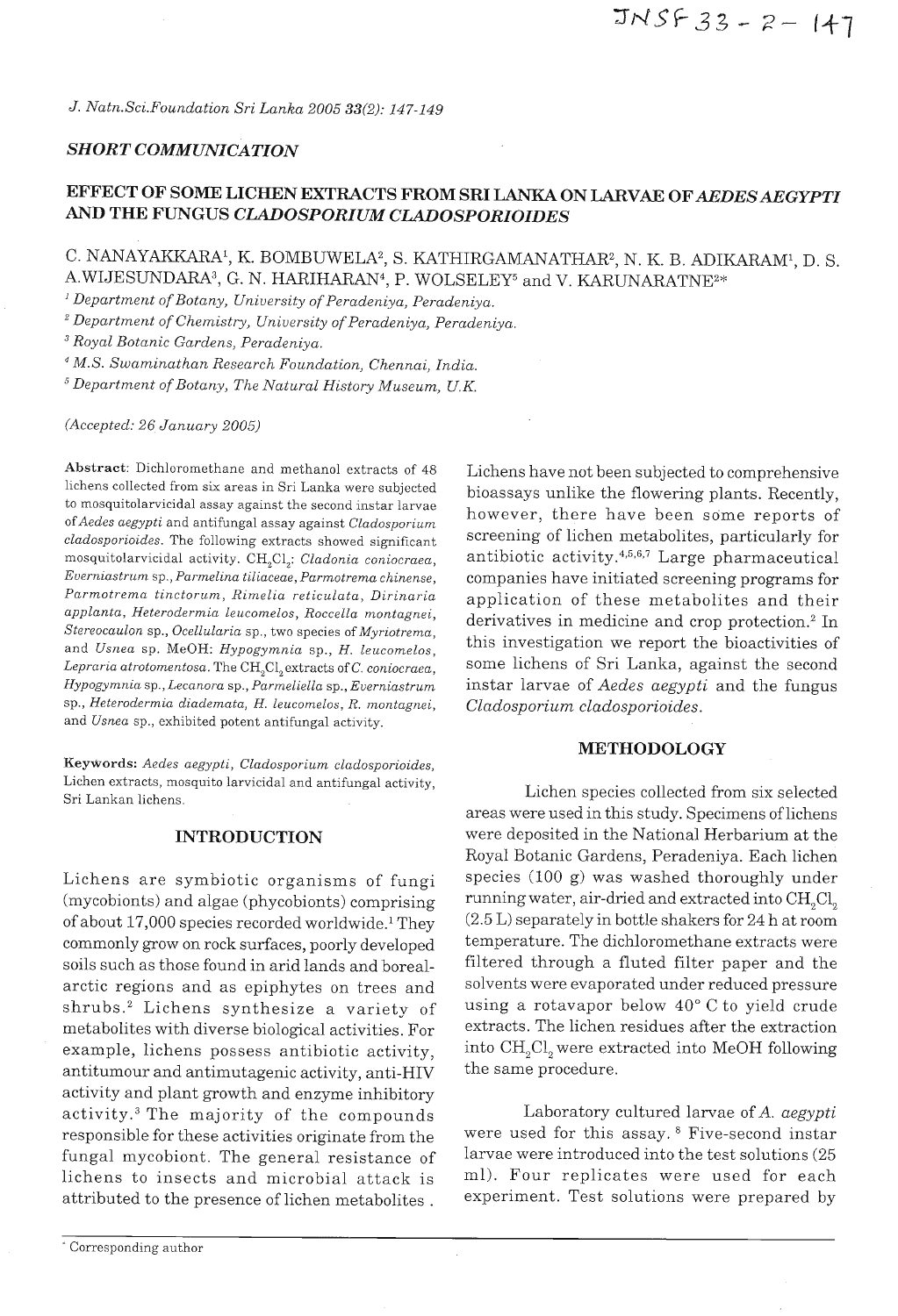**Table 1: Mosquito larvicidal activity and antifungal activity of the extracts of some lichen species of Sri Lanka** 

| Lichen species                                                              | Collection | Mosquito<br>larvicidal activity |                  | Antifungal<br>activity          |        |
|-----------------------------------------------------------------------------|------------|---------------------------------|------------------|---------------------------------|--------|
|                                                                             |            | $CH_2Cl_2$                      | MeOH             | CH <sub>2</sub> Cl <sub>2</sub> | MeOH   |
| Arthoniaceae                                                                |            |                                 |                  |                                 |        |
| Arthonia sp. (90) #                                                         | PD         |                                 |                  | $\ast$                          | *      |
| Cladoniaceae                                                                |            |                                 |                  |                                 |        |
| Cladonia sp. (31)                                                           | PT         | 1                               |                  | $\sqrt{2}$                      |        |
| Cladonia coniocraea (Flörke) Spreng. (55)                                   | HG, HR     | 3                               |                  | $\,2$                           |        |
| Collemataceae                                                               |            |                                 |                  |                                 |        |
| Collema sp. (02)                                                            | HG         |                                 |                  | *                               | *      |
| Leptogium denticulatum* $(104)$                                             | HG, HR, PD | 1                               |                  |                                 |        |
| Leptogium saturninum (Dicks.) Nyl. (11)                                     | HG         |                                 |                  | *                               | $\ast$ |
| Graphidaceae                                                                |            |                                 |                  |                                 |        |
| Graphina sp. (100)                                                          | PD         | 1                               |                  |                                 |        |
| Parmeliaceae                                                                |            |                                 |                  |                                 |        |
| Hypogymnia sp. (30)                                                         | HG, HR     | $\,2$                           |                  |                                 |        |
| Menegazzia sp. (71)                                                         |            |                                 | $\boldsymbol{3}$ | 3<br>$\ast$                     | 1      |
| Lecanoraceae                                                                | HG, HR     |                                 | 1                |                                 | *      |
| Lecanora sp. (103)                                                          |            |                                 |                  |                                 |        |
| Lecanora sp. (52)                                                           | HG, HR     |                                 |                  | *                               | *      |
| Lecanora sp. (80)                                                           | HG, HR     |                                 | 1                |                                 |        |
| Letrouitiaceae                                                              | HG, HR, PD | 2                               |                  | 3                               | 1      |
|                                                                             |            |                                 |                  |                                 |        |
| Letrouitia domingensis (Pers.) Haf. & Bellem.(44) HG, HR, PD<br>Lobariaceae |            | 1                               |                  | ∗                               | $\ast$ |
|                                                                             |            |                                 |                  |                                 |        |
| Lobaria retigera (Bory) Trevis. (74)                                        | HG         | 1                               | $\mathbf 1$      | 1                               |        |
| Lobaria sp. (73)                                                            | HG, HR     | 1                               | $\mathbf{1}$     | *                               | *      |
| Pseudocyphellaria argyracea (Bory) Vain. (15)                               | HG         | 1                               | $1*$             | $\ast$                          |        |
| Pseudocyphellaria sp. (76)                                                  | HG, HR     | 2                               |                  | 1                               |        |
| Sticta ciliaris Mont. et v.d. Bosch (18)                                    | HG         | 2                               |                  |                                 |        |
| Megalosporaceae                                                             |            |                                 |                  |                                 |        |
| Megalospora sp. (47)                                                        | AB, PT, HR |                                 | 1                | ∗                               | *      |
| Pannariaceae                                                                |            |                                 |                  |                                 |        |
| Leproloma sipmanianum Kümmerl & Leuckert (79)                               | BE         | 1                               |                  | 1                               |        |
| Pannaria sp. (08)                                                           | HG         | $\overline{2}$                  | $\,2$            | 1                               |        |
| Parmeliella sp. (07)                                                        | HG         | 3                               | 1                | $\boldsymbol{2}$                |        |
| Parmeliaceae                                                                |            |                                 |                  |                                 |        |
| Everniastrum sp.                                                            | HG         | 3                               | $\sqrt{2}$       | $\,2$                           | 1      |
| Hypotrachyna sp. (39)                                                       | PT, HG     | 1                               | 1                | 1                               |        |
| Parmelina tiliacea (Hoffm.) Hale (Elix & McCarthy) HG, HR                   |            | 3                               | $\overline{2}$   | 1                               |        |
| Parmotrema chinense (Osbeck) Hale & Ahti                                    | HG, HR     | 3                               | 1                | 1                               | 1      |
| Parmotrema crinitum (Ach.) M.Choisy. (24)                                   | HG         | 2                               | 1                |                                 |        |
| Parmotrema tinctorum (Nyl.) Hale (72)                                       | HG, HR, PD | 3                               | 2                | 1                               |        |
| Rimelia reticulata (63) (Taylor) Hale & A. Fletcher                         | HG         | 3                               |                  |                                 |        |
| Pertusariaceae                                                              |            |                                 |                  |                                 |        |
| Pertusaria sp. (77)                                                         | BE         | 1                               |                  | ∗                               | ∗      |
| Pertusaria sp. (105)                                                        | HG, PD     | $\boldsymbol{2}$                | 1                | $\approx$                       | *      |
| Physciaceae                                                                 |            |                                 |                  |                                 |        |
| Dirinaria applanta (Fée) Awasthi (78)                                       | HG, HR     | 3                               |                  |                                 |        |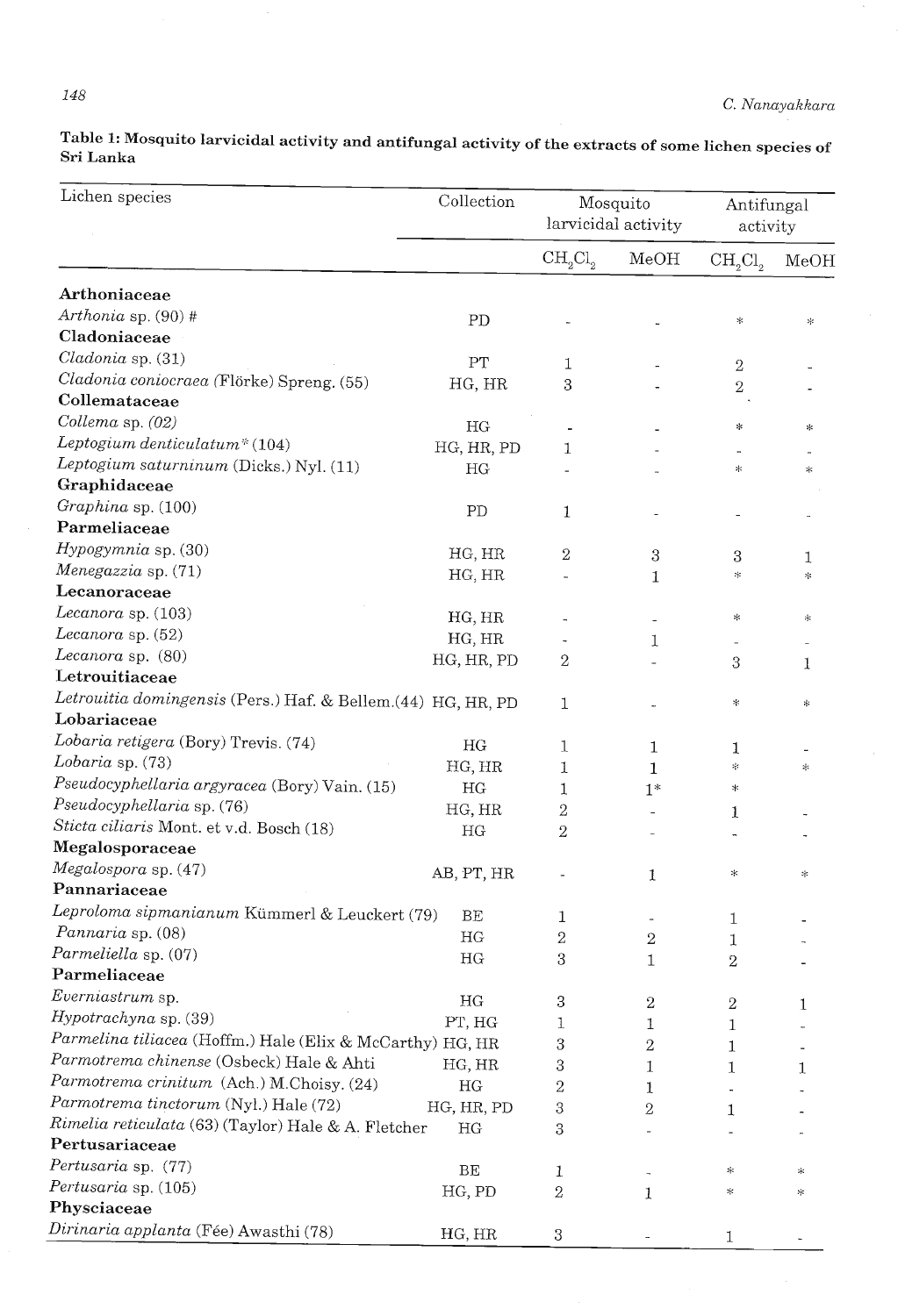| Lichen Species                                         | Collection | Mosquito<br>larvicidal activity |              | Antifungal<br>activity          |                |
|--------------------------------------------------------|------------|---------------------------------|--------------|---------------------------------|----------------|
|                                                        |            | CH <sub>2</sub> Cl <sub>2</sub> | MeOH         | CH <sub>2</sub> Cl <sub>2</sub> | MeOH           |
| Dirinaria confluens (Fr.) Awasthi (99)                 | HG, HR, PD | 2                               | 1            |                                 | 1              |
| Heterodermia diademata (Tayl.) Awas. (23)              | HR         | 1                               |              | $\mathbf{2}$                    | 1              |
| Heterodermia leucomelos (L.) Poelt (46)                | HR         | 3                               | 3            | 2                               | 1              |
| Heterodermia comosa (Eschw.) Follm. & Redón (4) HG, HR |            | 1                               | 1            | 1                               |                |
| Pyxine coccifera (Fée) Nyl. (84)                       | HG, PD     | 1                               | 1            | $\frac{1}{2}$                   | *              |
| Ramalinaceae                                           |            |                                 |              |                                 |                |
| Ramalina sp. (61)                                      | HG, HR     | $\overline{2}$                  | 1            | $\lesssim$                      | ή.             |
| Roccellaceae                                           |            |                                 |              |                                 |                |
| Roccella montagnei (Del.) (81)                         | KU, PD     | 3                               |              | $\sqrt{2}$                      |                |
| Sphaerophoraceae                                       |            |                                 |              |                                 |                |
| $Sphaerophorus$ sp. $(61)$                             | HR         |                                 |              |                                 | 2              |
| Stereocaulaceae                                        |            |                                 |              |                                 |                |
| Stereocaulon sp. (101)                                 | HG         | 3                               |              | 1                               | 1              |
| Teloschistaceae                                        |            |                                 |              |                                 |                |
| Caloplaca sp. (93)                                     | PD         | 1                               | $\mathbf{1}$ | ∗                               | *              |
| Thelotremataceae                                       |            |                                 |              |                                 |                |
| Ocellularia sp. (09)                                   | HG, HR, PT | 3                               | $\sqrt{2}$   | 1                               |                |
| Myriotrema sp. (48)                                    | HG, HR     | 3                               | 1            |                                 |                |
| Myriotrema sp. (14)                                    | HG, HR     | 3                               | 2            |                                 |                |
| Trichotheliaceae                                       |            |                                 |              |                                 |                |
| Porina sp. (19)                                        | HG, HR, PT | 2                               | 1            | $\ast$                          | *              |
| Usneaceae                                              |            |                                 |              |                                 |                |
| Usnea sp. $(51)$                                       | AB         | $\rm 3$                         |              | 3                               | $\overline{2}$ |
| Usnea plicata $(L.)(27)$                               | HG, HR     | 2                               |              | 1                               |                |
| (Uncertain)                                            |            |                                 |              |                                 |                |
| Lepraria atrotomentosa Orange & Wolseley (49)          | RB         | $\mathbf{2}$                    | 3            | 1                               | $\ast$         |

*Mosquito Larvicidal* & *antifungal activity of Lichen extracts 149* 

AB: Ambewela; BE: Beragala; HG: Hakgala; HR: Horton Plains; KU: Kurunegala; PD: Peradeniya; PT: Pattipola; RB: Ramboda; #: Herbarium specimen number; ": Not studied; -: No activity; *For antifungal* activity- *1:* Low activity (3 or <3mm); 2: Moderate activity (3-20mm); 3: High activity (>20mm). *For mosquito larvicidal activity- 1:* Low activity (1-40 %); 2: Moderate activity (41-90 %); **3:** High activity (91-100 %).

dissolving the extract (100 mg) in a minimum volume  $(< 1$  ml) of acetone and diluting with water up to 200 ml(500 ppm). Polyethyleneglycol (PEG)  $(120 \,\mu L)$  was added to the mixture to homogenise the test solution. A series of concentrations were prepared by diluting the 500 ppm solution with water. After the introduction of larvae, a small portion of powdered fish food was added to each beaker and the beakers were covered with watch glasses. In all experiments an untreated control, which contained all the ingredients except the lichen extract, was used. The number of moribund or dead larvae was recorded after 24 and 48 h.

Antifungal assays were carried out on extracts by dissolving the extract (2 mg) in either

 $CH<sub>2</sub>Cl<sub>2</sub>$  or MeOH (1 ml). Benlate (methyl-1-(butylcarbony1)-2-benzamidizolecarbamate), a commercial fungicide (1 mg, 50% active ingredient), was also dissolved in water (1 ml) and used in the assays for comparison with the extracts.<sup>9</sup>

TLC plates (silica gel $60\;\mathrm{PF}_{_{254+366}},$   $0.5\;\mathrm{mm}$ x20 cm x20 cm) were spotted with extracts at about one inch from the base. The plates were developed in  $\text{CH}_2\text{Cl}_2$  or 5% MeOH in  $\text{CH}_2\text{Cl}_2$  and then air-dried (overnight) to evaporate all traces of remaining solvents. A spore suspension of *Cladosporium cladosporioides* in Czapek-dox nutrient solution (CNS) was sprayed onto the plates and the plates were incubated in a moist